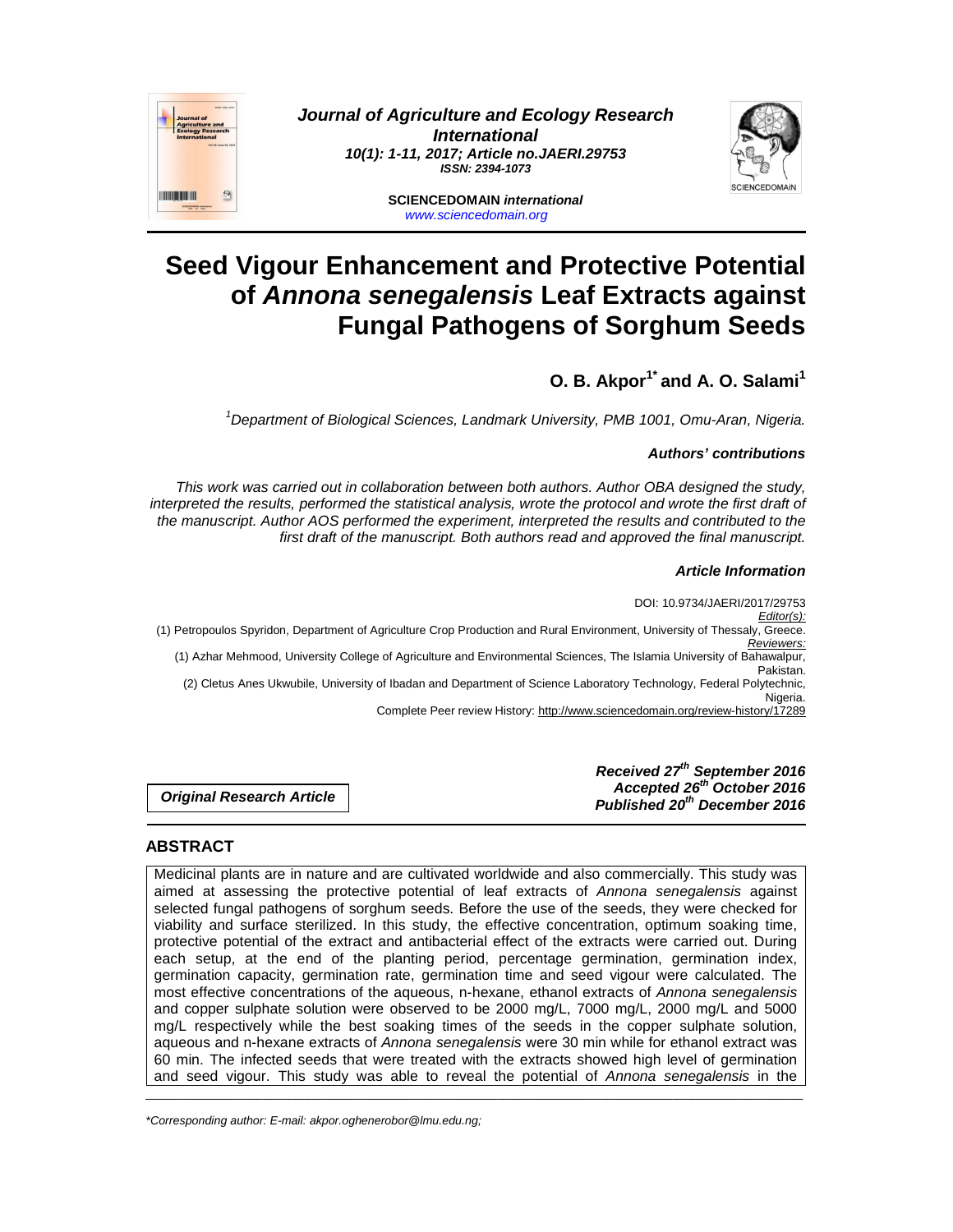enhancement of germination and seedling vigour as well as the protective effect against fungal pathogens. This study can be exploited to control the growth of storage or spoilage fungi thus reducing the dependence on the synthetic fungicides.

Keywords: Annona senegalensis; seed vigour; germination; leaf extract; fungal pathogens.

#### **1. INTRODUCTION**

Plants play a vital role in the life of humans. Many of these indigenous medicinal plants are used as spices and food plants; they are also sometimes added to foods meant for pregnant mothers for medicinal purposes [1]. According to the World Health Organization, three-quarter of the world's population rely greatly on the use of traditional medicine as their primary health care foundation [2]. Resistance to antibiotics has increased greatly in the modern years and is posing an ever increasing therapeutic problem. One of the means to reduce the resistance to antibiotics is by the use of antibiotic resistance inhibitors from plants. New sources of antimicrobial agents could be obtained from natural or higher plants with unique mechanisms of action [3,4,5].

A wide variety of bioactive metabolites are produced by plants and they serve as defense mechanisms against pests. Bioactive compounds also called secondary metabolites consist of low molecular weight compounds that are crucial for the survival of the producing organism and those from higher plants could serve as defense agents against invading microorganisms. These groups of compounds are vital for the structure of<br>plants and confers resistance against plants and confers resistance against microorganisms and aid the preservation of the integrity of the plant during constant exposure to environmental stress, such as ultraviolet radiation, dehydration and high temperatures [6,7].

The initial remedy for dealing with a large number of diseases affecting plants is prevention. An integration of strategies which involves cultural practices, sanitation and seasonal applications of spray are used for disease prevention. The purpose of sanitation is to remove the cause of future disease by a thorough clean-up program [8]. Proper treatment of seed is a certain element for the improvement of seed quality and it allows a significant increase in crop yield [9,10].

The prevention and control of plant diseases is generally carried out with chemicals, which could pose adverse environmental and health hazards. The presence of chemicals could also lead to the termination of the natural balance of the ecosystem by destroying the beneficial microbes in the soil [11]. The new methods of seeds treatment which have to be less expensive, nonchemical and eco-friendly in controlling plant diseases have to be discovered [12,13]. Medicinal plants contain various compounds which may serve as potential antibacterial agents and they serve as an alternative, cheap, effective, and safe antibacterial for treatment of common bacterial infections. The ability of the plant extracts as antimicrobial agent is due to of their antioxidant properties which are correlated with their phenolic contents [14].

Annona senegalensis is indicated to have the ability to produce certain metabolites that can act against the fungal pathogens of the sorghum seeds. Flavonoids produced by the Annona senegalensis have the ability to inhibit the germination of spores of pathogens of plants and therefore has been proposed to be used against fungal pathogens [15]. This study was aimed at evaluating the vigour enhancement and protective potentials of the extracts of Annona senegalensis against selected fungal pathogens of sorghum.

### **2. MATERIALS AND METHODS**

#### **2.1 Test Extracts**

The plant used for the study was Annona senegaliensis leaves. The leaves of the plant were obtained from the environment of Landmark University, Omu Aran, Kwara State. The leaves were first washed with clean tap water to eliminate sand and other debris and airdried, before pulverizing using a laboratory grinder.

For extraction, known quantities of the ground leaves were soaked for 24 h in respective beakers containing known quantities of the extraction solvent to be used. The extraction solvents used for the study were water, ethanol and n-hexane, which were referred to as aqueous, ethanol and n-hexane extracts, respectively. At the end of the 24 h extraction period in the respective solvents, the extracts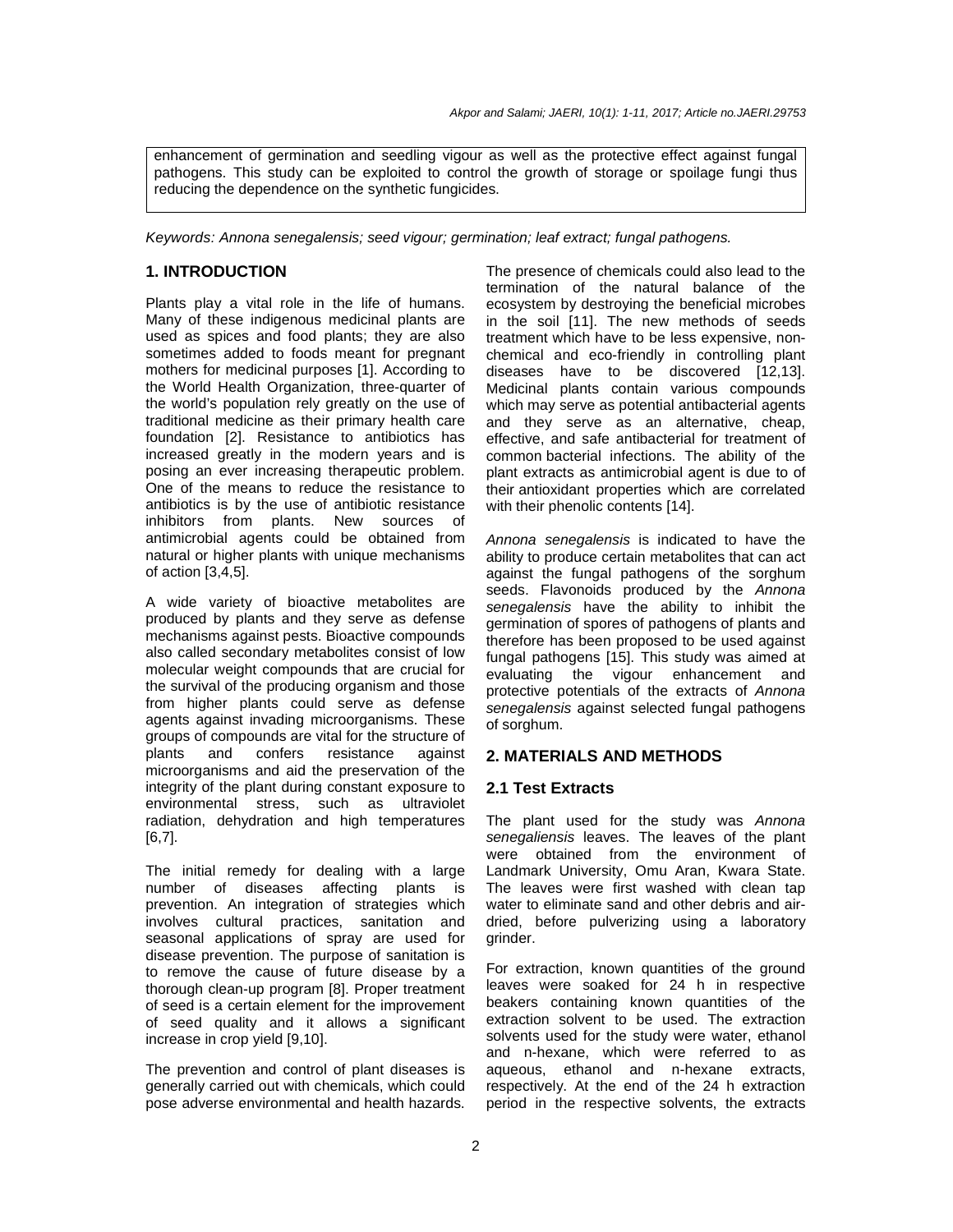were filtered using Whatman no.1 filter paper. While the supernatants were discarded, the respective filtrates were concentrated in a rotary evaporator (MRC-ROVA 100) and freeze dried in a free-drier (LYOTRAP).

#### **2.2 Test Seeds**

Sorghum, also known as guinea corn seeds were used for the study. The seeds were purchased from the local market in Omu-Aran, Kwara State, Nigeria. The seeds were stored in cellophane bags and kept in a freezer, until when needed.

Prior to use, seeds soaked in water to remove floating ones, which were perceived to be nonviable. This was followed by surface-sterilization of the seeds with 5% sodium hypochlorite (v/v) in distilled water for 5 min in 5% sodium hypochlorite. The surface sterilized seeds afterwards rinsed several times with distilled water to remove the residual sodium hypochlorite. The viable seeds were kept in a plastic bag in the refrigerator till use. Prior to use, all seeds were confirmed to be viable.

# **2.3 Determination of Optimum Concentration**

A total of ten different concentrations (1000 mg/L to 10000 mg/L) of the respective crude extracts or copper sulphate solution were used for the study. To each universal bottle containing 20 mL of the known concentrations of the respective extracts or copper sulphate, approximately 20 surface sterilized seeds were added and allowed to stand for 30 min. At the end of the 30 min soaking time of the seeds in the extracts or copper sulphate solution, seven seeds were withdrawn at each concentration and planted on blotters that were placed in transparent plates with dimensions of 9 cm diameters and 4 cm heights. The respective blotters were pre-soaked in 50 mL of distilled water. In this study, the blotters used were absorbent cotton wools.

The plates containing the planted seeds were arranged on trays in the presence of fluorescent light and observed for daily germination of seeds for eight days. On a daily basis, 10 mL of distilled water were added to each plate containing the blotters and planted seeds to keep the environment moistened. At the termination of the planting period, the seedling height, % germination, germination rate, germination time, germination capacity, germination index and seeds vigour of each of the slots were estimated.

# **2.4 Determination of Optimum Soaking Time**

Using the optimum concentration for each of the respective extracts or copper sulphate solutions in respective beakers, the surface sterilized seeds were added. Every 30 min, for a duration of 180 min, seven seeds were removed from each extract and planted in transparent plates containing the blotters. The plates were then incubated under fluorescent light for germination. On a daily basis germination profile of the seeds were recorded. In order to keep the environment moist, approximately 10 mL of distilled water was added to each plate containing the planted seeds on a daily basis. Apart from germination values that were recorded daily, at the end of the planting period, seedling height, % germination, germination rate, germination time, germination capacity, germination index and seeds vigour of each of the slots were estimated.

# **2.5 Assessment of Protective Potential of the Extracts**

Using the optimum concentration and soaking time in each extracts, the protective potential of the extracts against selected fungal pathogens was investigated. The fungal pathogens used for the experiment were Aspergillus niger, Aspergillus flavus and Aspergillus fumigatus. The isolates were already sub cultured on sabouraud dextrose broth after confirming them as pure cultures on sabouraud dextrose agar plates after incubation at 25°C for 72 h. The experimental groups were as follows: seeds soaked in the respective extracts only; seeds soaked in broth cultures of the respective fungal pathogens; seeds that were soaked in the broth cultures of the fungal pathogens before soaking in the extracts and seeds soaked in distilled water only.

In all experimental groups, apart from the groups that were first soaked in broth cultures of the pathogens before treatment with the extracts, the soaking time before planting was 60 min. In the group that were first infected before treatment, the soaking time was 60 min each in the broth cultures of the pathogens and in the extracts.

As was carried out in the optimum concentration and soaking times, after planting, daily germination values were recorded while at the expiration of incubation, seedling height, % germination, germination rate, germination time, germination capacity, germination index and seeds vigour of each of the slots were estimated.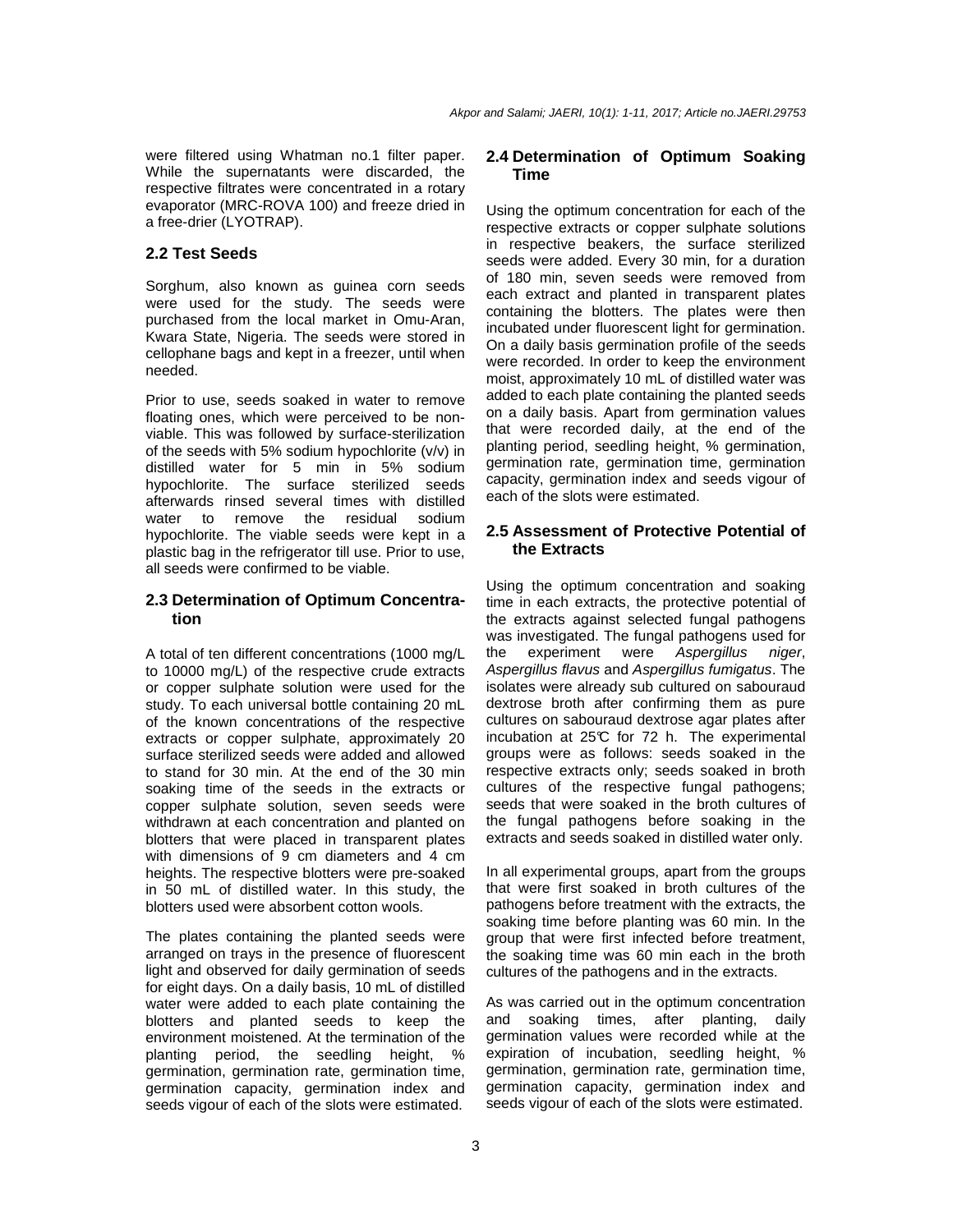#### **2.6 Statistical Analyses**

All statistical analyses were carried out using the SPSS statistical software package. Comparison of means were determined using the One-Way Analysis of Variance Test at 95% confidence interval. All experimental set were in duplicate.

#### **3. RESULTS AND DISCUSSION**

#### **3.1 Effect of Extracts Concentration**

As shown in Table 1, at the end of the planting period, at different concentrations of the aqueous extracts of Annona senegalensis, germination capacity, germination index, and germination rate was observed to range from 0.09-4.25, 1.15-  $7.87$  and 0.19-0.20  $d^{-1}$  respectively. For germination capacity and germination rate, the highest and lowest values of extracts concentration were recorded at 2000 mg/L and 4000 mg/L. At the different concentrations of extract, in the case of germination time, % germination and seed vigour values showed values from 5.00–5.75 days, 7.15–78.57 % and 0–422.36, respectively. The highest values for germination time, % germination and seed vigour were recorded at concentrations of 1000 mg/L, 2000 mg/L and 6000 mg/L, respectively (Table 1). Generally, % germination at aqueous extract concentration of 2000 mg/L was observed to be significantly higher than most of the other concentrations ( $p \le 0.05$ ).

**Table 1. Germination and vigour parameters of the sorghum seeds at the different concentrations of the extracts**

| <b>Concentration (mg/L)</b> | GC   | GI               | $GR(\overline{d^{\prime}})$ | GT(d) | %G    | <b>SVI</b> |  |
|-----------------------------|------|------------------|-----------------------------|-------|-------|------------|--|
| <b>Aqueous extract</b>      |      |                  |                             |       |       |            |  |
| 1000                        | 0.29 | 1.94             | 0.19                        | 5.35  | 21.43 | 108.65     |  |
| 2000                        | 4.25 | 7.81             | 0.19                        | 5.26  | 78.57 | 200.36     |  |
| 3000                        | 0.40 | 3.19             | 0.20                        | 5.11  | 28.57 | 90.57      |  |
| 4000                        | 0.09 | 1.15             | 0.20                        | 5.00  | 7.15  | 0.00       |  |
| 5000                        | 1.04 | 5.26             | 0.19                        | 5.20  | 50.00 | 162.51     |  |
| 6000                        | 1.92 | 6.59             | 0.19                        | 5.25  | 64.29 | 422.36     |  |
| 7000                        | 0.58 | 3.88             | 0.19                        | 5.15  | 35.72 | 247.51     |  |
| 8000                        | 0.87 | 4.65             | 0.19                        | 5.15  | 42.86 | 224.13     |  |
| 9000                        | 0.58 | 3.88             | 0.19                        | 5.15  | 35.72 | 57.15      |  |
| 10000                       | 0.87 | 3.90             | 0.19                        | 5.33  | 42.86 | 111.42     |  |
|                             |      | n-hexane extract |                             |       |       |            |  |
| 1000                        | 0.46 | 2.46             | 0.18                        | 5.52  | 28.58 | 21.44      |  |
| 2000                        | 0.38 | 1.36             | 0.18                        | 5.46  | 21.43 | 32.15      |  |
| 3000                        | 0.46 | 1.96             | 0.17                        | 5.80  | 28.58 | 37.15      |  |
| 4000                        | 0.29 | 2.58             | 0.20                        | 5.00  | 21.43 | 0.00       |  |
| 5000                        | 0.38 | 1.45             | 0.18                        | 5.64  | 21.43 | 48.22      |  |
| 6000                        | 1.34 | 2.72             | 0.17                        | 5.93  | 42.86 | 180.01     |  |
| 7000                        | 0.87 | 3.26             | 0.18                        | 5.66  | 42.86 | 81.43      |  |
| 8000                        | 0.75 | 2.35             | 0.16                        | 6.15  | 42.86 | 166.30     |  |
| 9000                        | 0.58 | 2.61             | 0.18                        | 5.69  | 35.72 | 116.08     |  |
| 10000                       | 0.29 | 0.60             | 0.15                        | 6.88  | 21.43 | 23.58      |  |
| <b>Ethanol extract</b>      |      |                  |                             |       |       |            |  |
| 1000                        | 0.75 | 3.90             | 0.19                        | 5.42  | 42.86 | 50.15      |  |
| 2000                        | 1.63 | 5.91             | 0.19                        | 5.22  | 57.15 | 211.44     |  |
| 3000                        | 0.46 | 1.99             | 0.18                        | 5.56  | 28.58 | 85.73      |  |
| 4000                        | 0.00 | 3.91             | 0.17                        | 5.74  | 57.14 | 128.57     |  |
| 5000                        | 0.00 | 0.00             | 0.00                        | 0.00  | 0.00  | 0.00       |  |
| 6000                        | 000  | 0.00             | 0.00                        | 0.00  | 0.00  | 0.00       |  |
| 7000                        | 0.00 | 0.00             | 0.00                        | 0.00  | 0.00  | 0.00       |  |
| 8000                        | 0.00 | 0.00             | 0.00                        | 0.00  | 0.00  | 0.00       |  |
| 9000                        | 0.00 | 0.00             | 0.00                        | 0.00  | 0.00  | 0.00       |  |
| 10000                       | 0.09 | 0.22             | 0.14                        | 7.00  | 7.15  | 19.65      |  |

The soaking time of the seeds in the extract was 30 min. Values are averages of duplicate samples. GC, GI, GR, GT, % G and SV represent germination capacity, germination index, germination rate, germination time, % germination and seed vigour index, respectively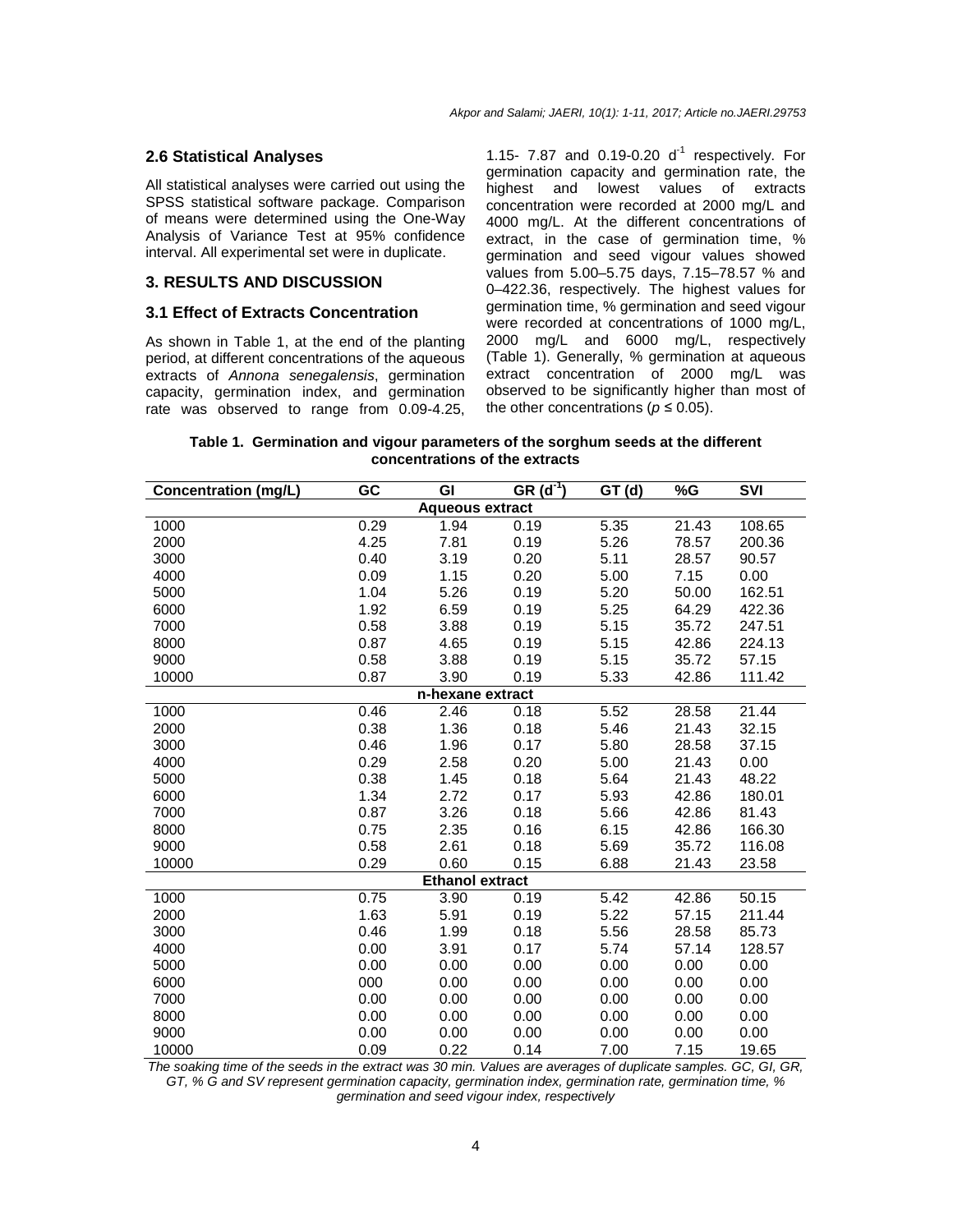At the different concentrations of the n-hexane extract, germination capacity, germination index and germination rate at the end of the planting period were observed to range from 0.29 – 1.34, from  $0.60 - 3.26$  and from  $0.15 - 0.20$  d<sup>-1</sup>, respectively. The highest and lowest values for the germination capacity were recorded at 6000 mg/L and 10000mg/L, respectively, while that for germination rate was observed at 4000 mg/L and 10000 mg/L, respectively. At the expiration of the period of planting, germination time, % germination and seed vigour values at the different concentrations of the n-hexane extract were observed to range from 5.00–6.88 d, from 21.43–42.86% and from 0–180.01, respectively (Table 1). Although the highest germination was observed at concentration of 7000 mg/L, this was not observed to be significantly different from the other concentrations used for investigation ( $p \leq$ 0.05).

In the case of ethanol extract, at the end of the planting period, the germination index, germination rate, and germination capacity values were observed to range from  $0 - 5.91$ ,  $0 -$ 0.19  $d^1$  and 0 – 1.63, respectively. The highest values for the germination rate and capacity, which were at extract concentration of 2000 mg/L were observed to be 0.19 and 1.63, respectively. The % germination, seed vigour and germination time values was observed to range from  $0 -$ 57.15 %, 0- 211.44, and 0 - 7.00 d, respectively. The highest values of germination time, seed vigour and % germination were recorded at extract concentration of 10000 mg/L for germination time and 2000 mg/L for seed vigour and % germination (Table 1). The % germination at the end of the planting period was observed to be significantly higher than most of the other concentrations used for investigation ( $p$ 0.05).

In the present study, optimum concentrations of the extracts that enhanced germination and vigour of the sorghum seeds were observed to be 2000 mg/L for the aqueous and ethanol extracts, 7000 mg/L for the n-hexane extract and 5000 mg/L for the copper sulphate solution. In a study by Kiran and coworkers [16], when evaluating the aqueous extract of seeds of Psoralea corylifolia on seed mycoflora, germination and vigour of maize seeds, a 20 % concentration of the extract was observed to be more effective that a 50% concentration. In the study, a 20 % extract concentration was reported to show high increase in seed germination (80 %) and seed vigour index (1398.5) than at extract concentrations of 30%, 40% and 50%. At 50% extract concentration, seed germination was observed to be inhibited. High extract concentrations above the optimum is reported to be phytotoxic to seeds [16].

In a laboratory study to assess the growth inhibitory effect of different concentrations leaf extracts of Albizia lebbeck and their possible phytotoxicity on some common agricultural crops, it was reported that the aqueous extracts of Albizia lebbeck leaf caused both stimulatory and inhibitory effect on germination, root and shoot elongation and development of lateral roots of receptor plants. The results of the bioassays showed that the inhibitory effects were more pronounced at higher concentrations of the extracts while at lower concentrations, stimulatory effects were observed [17]. The inhibitory effects of extracts on seed germination and growth have also been reported to concentration dependent, as the degree of inhibition increases with increase in concentration of the extracts [18].

In a study on the effect of aqueous leaf extract of Ocimum basilicum and Artemisia absinthium on tomato seed quality, plant leaf extracts 10 % (w/v) was used. In presence of the 10 % extracts concentrations, 40% and 60% germination were observed for the tomato seeds treated with the Ocimum basilicum and the Artemisia absinthium, respectively. Also, maximum shoot lengths of 6.5 cm and 6 cm were observed for the tomato seeds in presence of the Ocimum basilicum and Artemisia absinthium, respectively [19].

# **3.2 Effect of Soaking Time**

At the different soaking period of the sorghum seeds in the aqueous extract before planting, the values for germination capacity, germination index and germination rate at the end of the planting period were observed to range from  $0.28 - 6.50$ , from  $1.70 - 7.89$ , and from  $0.15 0.17$  d<sup>-1</sup>, respectively. The highest and lowest values of germination capacity and index were recorded at 60 min and 150 min, respectively while % germination, seed vigour and germination time of the seeds showed a range from 21.43% - 92.86%, from 14.29 – 311.72 and from  $5.76 - 6.68$  d. The highest values of % germination and seed vigour were seen at soaking time of 60 min (Table 2). The % germination at 60 min soaking time was observed to be significantly higher than germination at other soaking times ( $p \le 0.05$ ).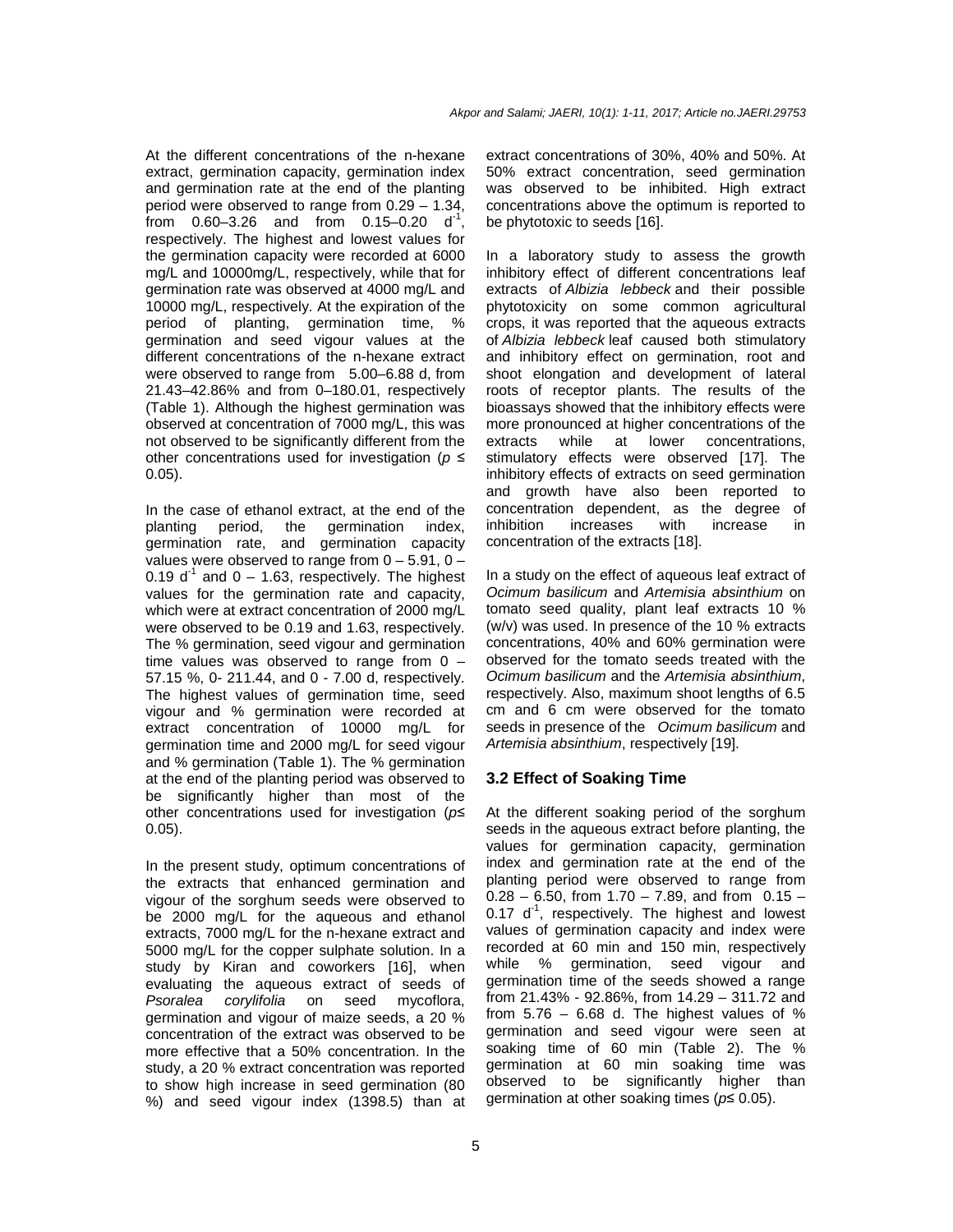When soaked at different times in the n-hexane extract, germination capacity, germination index and germination rate at the expiration of the planting duration ranged from 0.08–1.73, from  $0.27 - 3.70$ , and from  $0.13 - 0.16$  d<sup>-1</sup>, respectively. The highest and lowest values of germination capacity were documented at 60 min and 90 min soaking time while those for germination index were 30 min and 90 min, respectively. The % germination, seed vigour and germination time ranged from 7.15%- 42.86%, from 8.93–209.99 and from 6.13–7.50 d, respectively. The highest % germination was recorded at 30 min soaking time while that for seed vigor was recorded at 60 min soaking time (Table 2). Although % germination at 30 min and 60 min were not observed to differ significantly, they were significant higher than those at other soaking times ( $p≤ 0.05$ ).

For seed soaked in the ethanol extract, the values for germination capacity, index and rate were observed to range from 0.58–3.38, from 2.57–4.65 and from  $0.15-0.16$  d<sup>-1</sup>, respectively. The minimum and maximum values of germination capacity and germination index were observed at soaking times of 180 min and 30

min. The range of values for % germination, seed vigour and germination time were from 35.72% to 64.29%, from 28.57 to 136.61 and from 6.30 to 6.91 d. The highest values for % germination and seed vigour were observed at soaking times 30 min (Table 2). The % germination at 180 min soaking time was observed to be significantly lower than germination at other soaking times  $(p≤ 0.05)$ .

For seeds soaked in normal saline solution containing suspended cells of Pseudomonas aeruginosa, at the end of the planting period, the values of germination capacity, germination index and germination rate showed a range from 0.87 to 3.86, from 1.40 to 5.40 and from 0.13 to 0.16  $d^{-1}$ , respectively. The minimum and maximum values for the germination capacity were observed at 180 min and 150 min while that for germination index was observed at 90 min and 150 min, respectively. The ranges of % germination, seed vigour and germination time were recorded as 42.86%-85.72%, 21.43– 235.12, and 6.13–7.50 days respectively. The highest values of % germination and seed vigour was noticed at soaking time 180 min. (Table 3).

| Table 2. Germination and vigour parameters of the sorghum seeds at the different soaking |
|------------------------------------------------------------------------------------------|
| times in the extracts                                                                    |

| Soaking time(min)      | GC                             | GI                   | $GR (d^{-1})$ | GT(d) | %G                                                 | <b>SVI</b> |  |
|------------------------|--------------------------------|----------------------|---------------|-------|----------------------------------------------------|------------|--|
| <b>Aqueous extract</b> |                                |                      |               |       |                                                    |            |  |
| 30                     | 1.92                           | 6.98                 | 0.17          | 5.76  | 64.29                                              | 265.18     |  |
| 60                     | 6.50                           | 7.89                 | 0.16          | 6.15  | 92.86                                              | 311.72     |  |
| 90                     | 0.46                           | 1.72                 | 0.16          | 6.45  | 28.58                                              | 14.29      |  |
| 120                    | 0.40                           | 1.78                 | 0.15          | 6.68  | 28.57                                              | 119.05     |  |
| 150                    | 0.28                           | 1.70                 | 0.16          | 6.26  | 21.43                                              | 171.47     |  |
| 180                    | 3.38                           | 4.16                 | 0.15          | 6.60  | 64.29                                              | 53.55      |  |
| n-hexane extract       |                                |                      |               |       |                                                    |            |  |
| 30                     | 1.33                           | 3.70                 | 0.16          | 6.13  | 42.86                                              | 58.94      |  |
| 60                     | 1.73                           | 3.30                 | 0.16          | 7.00  | 42.86                                              | 209.99     |  |
| 90                     | 0.08                           | 0.27                 | 0.13          | 7.50  | 7.15                                               | 8.93       |  |
| 120                    | 0.67                           | 1.32                 | 0.14          | 7.17  | 28.57                                              | 132.37     |  |
| 150                    | 0.58                           | 2.60                 | 0.16          | 6.40  | 35.72                                              | 125.01     |  |
| 180                    | 0.75                           | 1.22                 | 0.14          | 7.25  | 35.72                                              | 17.86      |  |
| <b>Ethanol extract</b> |                                |                      |               |       |                                                    |            |  |
| 30                     | 3.38                           | 4.65                 | 0.16          | 6.38  | 64.29                                              | 136.61     |  |
| 60                     | 3.00                           | 3.30                 | 0.16          | 6.30  | 42.86                                              | 123.21     |  |
| 90                     | 1.33                           | 3.39                 | 0.15          | 6.51  | 57.14                                              | 28.57      |  |
| 120                    | 1.45                           | 2.69                 | 0.15          | 6.91  | 50.00                                              | 118.75     |  |
| 150                    | 1.92                           | 3.82                 | 0.15          | 6.70  | 64.29                                              | 112.5      |  |
| 180<br>1.7.7           | 0.58<br>$\mathbf{r}$ . The set | 2.57<br>$\mathbf{r}$ | 0.16          | 6.32  | 35.72<br>$\theta$ $\theta$ $\theta$<br><b>0000</b> | 89.29      |  |

Values are averages of duplicate samples. The concentration of extract used was 2000 mg/L for the aqueous and ethanol extracts and 7000 mg/L for the n-hexane extracts.

GC, GI, GR, GT, %G and SV represent germination capacity, germination index, germination rate, germination time, % germination and seed vigour index, respectively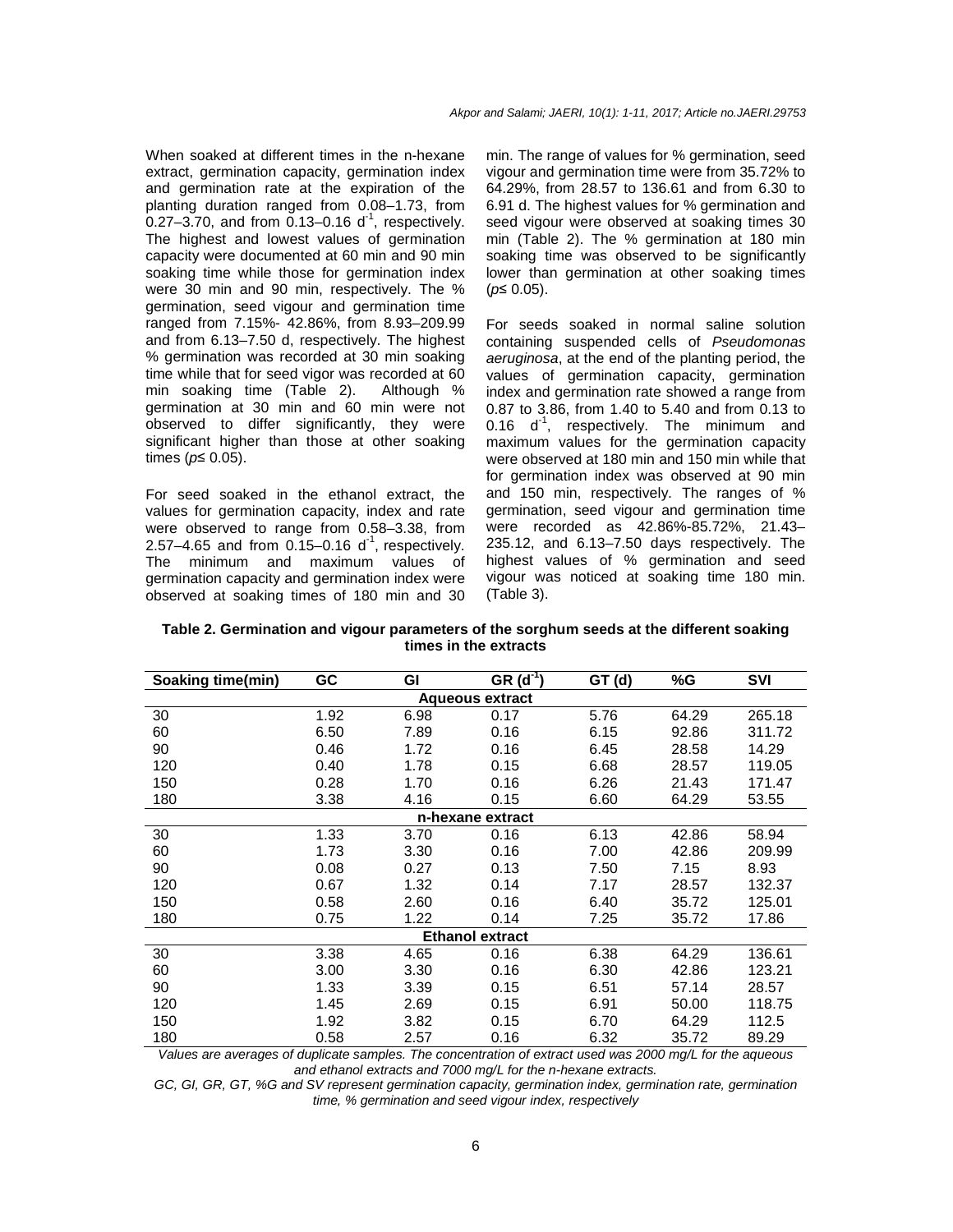At the end of the planting period, when the seeds were soaked in suspended cells of Bacillus subtilis in normal saline solution, germination capacity, germination index and germination rate were observed to range from 0.58 to 6.5, from 2.41 to 7.48 and from 0.15 to 0.17  $d^{-1}$ , respectively. The minimum and maximum values for germination capacity and germination index were observed at 180 min and 60 min and at 30 min and 120 mi, respectively. The range of values for the % germination, seed vigour and germination time were from 35.72% to 92.86, from 0 to 694.01 and from 5.97 to 6.53 d, respectively (Table 3).

When seeds were soaked in distilled water, at the end of the planting period, the values of germination capacity, germination index and germination rate were observed after the planting period to range from 0.17 to 4.17, from 0.94 to 6.76 and from 0.15 to 0.17  $d<sup>-1</sup>$ , respectively. The highest and lowest values of germination capacity and germination index were recorded at soaking times 30 min and 150 min, respectively. The % germination, seed vigour index and germination time of the seeds at the end of planting showed a range from 14.29 % to 78.57 %, from 3.57 to 319.78 and from 5.93 to 6.72 d

while the highest values of % germination and seed vigour index occurred at soaking time 30 min (Table 3).

This study revealed optimum soaking time of the seeds in the extract to be 60 min in the aqueous extract of the Annona senegalensis leaves and 30 min in both the ethanol extract, n-hexane extract and the coper sulphate solution. The present study investigated soaking times of 30, 60 90, 120, 150 and 180 min of the seeds in the extracts. Earlier workers have used similar soaking time in similar studies. When investigating the potency of mustard and ginger rhizome extracts, lemon juice, Atella (residue of traditional Ethiopian beer) and cow urine in controlling tomato seed borne pathogen, Xanthomonas campestris pv. vesicatoria (Xcv), soaking times 30 min, 3 h, 12 h or 24 h [20].

Germination can be affected, from chemicals that get into the seed, after seed soaking to soften the hard seed coat [21,22]. In a study that evaluated the aqueous extracts of leaves of Moringa oleifera and Annona muricata for the control of Collectotrichum destructivum on cowpea seeds, soaking times of the seeds in the extract before planting were indicated to be of 6,

**Table 3. Germination and vigour parameters of the sorghum seeds at the different soaking times in Pseudomonas aeruginosa suspension in normal saline** 

| Soaking time(min)                 | GC   | GI   | $GR (d^{-1})$                       | GT(d) | %G    | <b>SVI</b> |  |
|-----------------------------------|------|------|-------------------------------------|-------|-------|------------|--|
| Pseudomonas aeruginosa suspension |      |      |                                     |       |       |            |  |
| 30                                | 1.92 | 3.87 | 0.15                                | 6.63  | 64.29 | 53.55      |  |
| 60                                | 1.04 | 4.26 | 0.16                                | 6.13  | 50.00 | 166.65     |  |
| 90                                | 1.92 | 5.40 | 0.16                                | 6.17  | 64.29 | 96.43      |  |
| 120                               | 1.04 | 2.92 | 0.15                                | 6.75  | 50.00 | 83.50      |  |
| 150                               | 0.87 | 1.40 | 0.13                                | 7.50  | 42.86 | 21.43      |  |
| 180                               | 3.86 | 4.57 | 0.15                                | 6.50  | 85.72 | 235.12     |  |
|                                   |      |      | <b>Bacillus subtilis suspension</b> |       |       |            |  |
| 30                                | 4.17 | 7.48 | 0.17                                | 5.97  | 78.57 | 694.01     |  |
| 60                                | 0.58 | 3.32 | 0.17                                | 6.00  | 35.72 | 35.72      |  |
| 90                                | 0.87 | 2.88 | 0.16                                | 6.42  | 35.72 | 0.00       |  |
| 120                               | 0.58 | 2.41 | 0.15                                | 6.55  | 35.72 | 38.11      |  |
| 150                               | 1.45 | 2.45 | 0.15                                | 6.52  | 35.72 | 142.86     |  |
| 180                               | 6.5  | 7.18 | 0.16                                | 6.28  | 92.86 | 286.74     |  |
| <b>Distilled water</b>            |      |      |                                     |       |       |            |  |
| 30                                | 4.17 | 6.76 | 0.16                                | 6.08  | 78.57 | 319.78     |  |
| 60                                | 1.63 | 5.57 | 0.17                                | 5.93  | 57.15 | 85.72      |  |
| 90                                | 1.33 | 3.65 | 0.16                                | 6.15  | 42.86 | 75.01      |  |
| 120                               | 3.70 | 3.83 | 0.15                                | 6.72  | 64.29 | 109.29     |  |
| 150                               | 0.17 | 0.94 | 0.15                                | 6.55  | 14.29 | 3.57       |  |
| 180                               | 1.04 | 3.49 | 0.15                                | 6.48  | 50.00 | 237.51     |  |

Values are averages of duplicate samples. GC, GI, GR, GT, %G and SV represent germination capacity, germination index, germination rate, germination time, % germination and seed vigour index respectively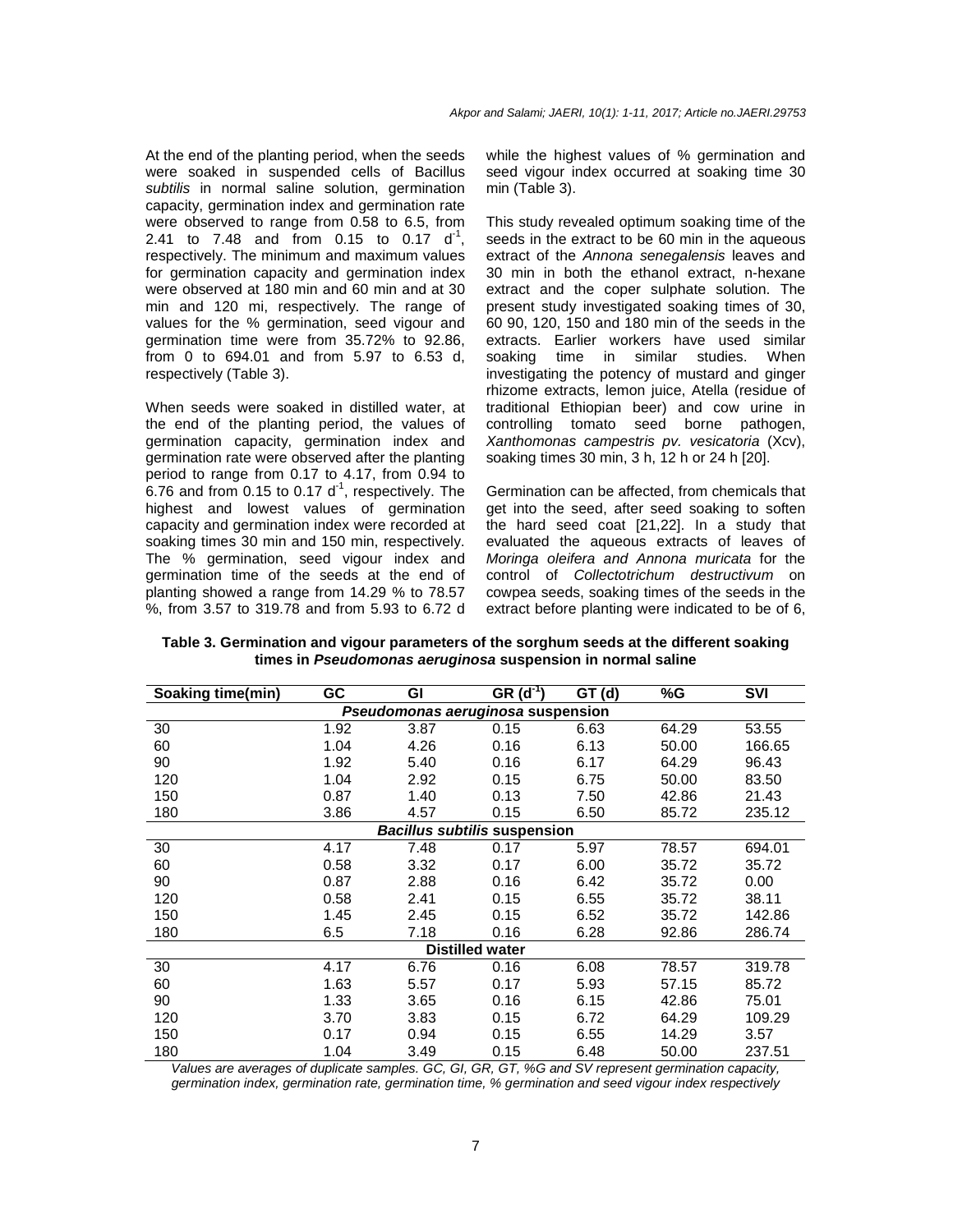12 and 18 h. In the investigation, all concentrations of the plant extracts used at the different time soaking hours reduced the incidence of C. destructivum. Although complete control was obtained with at 18 h soaking period. There were significant differences in the incidence of C. destructivum on seed treated with the different concentrations of the extracts of A. muricata and at different time of exposure, soaking periods. The incidence of Collectotrichum destructivum was indicated to be reduced significantly to 18.6% on the cowpea seeds treated with 10% extracts for 18 h while complete control was attained in seeds that were soaked for 18 h and 12 h at 20 and 30% of the extract, respectively [23]. In evaluating the effectiveness of the aqueous extracts of Balanites aegyptiaca, Cymbopogon citratus, Cassia occidentalis and Portulaca oleracea at different soaking times of 6 12, 24 and 48 h, Schémaeza et al. [24] reported that long duration of soaking and maceration were favourable in increasing the antifungal efficiency of the extracts.

### **3.3 Protective Potential of the Extracts against Pathogens**

When the seeds were soaked in cell suspensions of Aspergillus niger, Aspergillus flavus and Aspergillus fumigatus, no germination was obtained. All the pathogens were ascertained to initiate infections of the seeds and initiate infection. For seeds soaked in the extracts only, germination capacity, germination index, % germination and seed vigour were observed to range among the extracts from 0.58 to 6.00, from 1.82 to 5.81, from 35.72% to 85.71% and from 142.88 to 495.40, respectively (Table 4).

In seeds that were first infected with the fungal pathogens before treating with the aqueous extract before planting, % germination, seed vigour, germination index, germination capacity, germination rate and germination time at the end of the planting period were observed to range from 50% to 64.29%, from 385.71 to 425.00, from 4.26 to 4.31, from 1.04 to 3.38, from 0.16  $d^{-1}$  to 0.17  $d^{-1}$  and from 5.80 d to 6.29 d, respectively. When seeds were first infected and soaked in the n-hexane extract before planting, % germination, seed vigour, germination index, germination capacity, germination rate and germination time at the end of the planting period were observed to range from 28.58% to 50.00%, from 185.79 to 435.00, from 1.09 to 2.93, from 0.46 to 1.04, from 0.15  $d^{-1}$  to 0.16  $d^{-1}$  and from 6.06 d to 6.64 d, respectively. For the seeds that were infected, then treated with the ethanol extract, % germination, seed vigour, germination index, germination capacity, germination rate and germination time at the end of the planting period were observed to range from 28.57% to 78.57%, from 237.91 to 403.84, from 1.81 to 5.60, from 0.40 to 4.17, from 0.17  $d^{-1}$  to 0.16  $d^{-1}$ and from 5.51 d to 5.95 d, respectively (Table 4).

In the present study, when the seeds were soaked in broth suspended cells of the Aspergillus niger, Aspergillus flavus and Aspergillus fumigatus no germination was observed throughout the period of planting. The presence of fungal pathogens (Aspergillus species) significantly reduces the germination of seeds as well as shoot and root elongation causing pre and post emergence mortality of seedlings [25]. Similar observation has been reported in similar studies by Hayden and Maude, [26].

Pathogenic fungi are known to produce mycotoxins which can penetrate seed coats, endosperm and cotyledon [27]. In a study on the examination of the effects of 7-day- old fungal filtrates of Penicillium chrysogenum and Aspergillus niger isolated from maize seeds on the morphology and percentage germination of maize seeds soaked in culture filtrates before planting on blotters, the results showed that the percentage germination of the seeds treated with culture filtrates of the fungi were significantly lower than that of the control [28].

Inhibition of seed germination by Aspergillus species has also been reported by Ibraheem et al. [29]. In their investigation, they observed that seed germination by Aspergillus niger, Aspergillus flavus and Alternaria alternate may be due to the production of toxic metabolites in the broth during growth. Haikal, [30] has also reported that Aspergillus niger and Penicillium chrysogenum have the ability of producing metabolites that reduce germination and seedling development.

In this study, it was observed that seeds treated with any of the extract or copper after initially infected with the fungal pathogens showed high percentage germination and seed vigour. Previous studies on cowpea seeds with aqueous extract of the leaves of Vernonia amygdalina, Annona muricata and Moringa oleifera, revealed that the extracts controlled the growth of Collectotrichum destructivum, with the Moringa oleifera extract showing more effectiveness [23].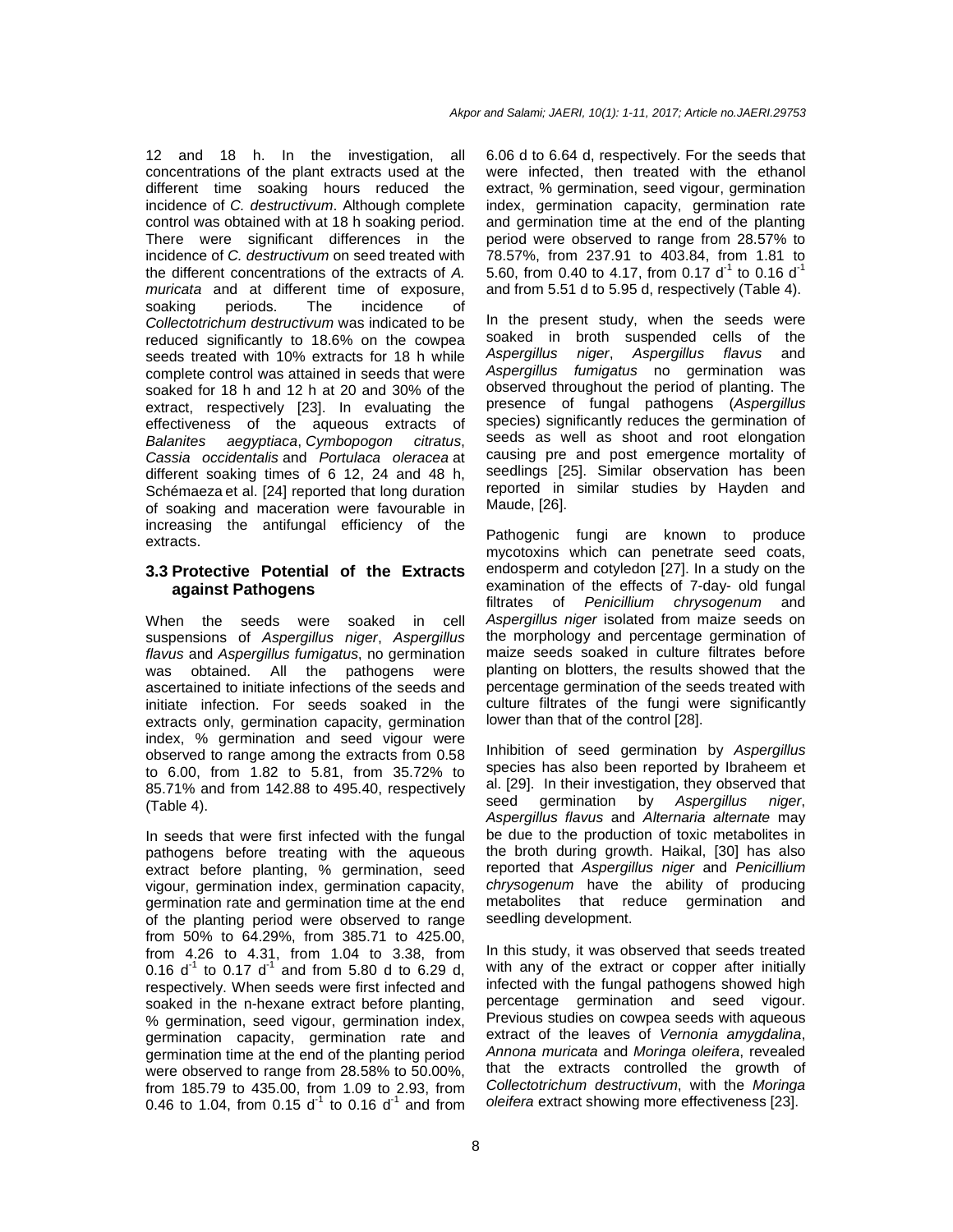| Treatments                                                               | GC   | Gl   | $GR(d-1)$                                | GТ<br>(d) | %G    | <b>SVI</b> |  |
|--------------------------------------------------------------------------|------|------|------------------------------------------|-----------|-------|------------|--|
| Seeds pre-infected with broth cultures of the fungal pathogens only      |      |      |                                          |           |       |            |  |
| Aspergillus niger                                                        | 0.00 | 0.00 | 0.00                                     | 0.00      | 0.00  | 0.00       |  |
| Aspergillus flavus                                                       | 0.00 | 0.00 | 0.00                                     | 0.00      | 0.00  | 0.00       |  |
| Aspergillus fumigatus                                                    | 0.00 | 0.00 | 0.00                                     | 0.00      | 0.00  | 0.00       |  |
|                                                                          |      |      | Seeds pre-treated with the extracts only |           |       |            |  |
| Aqueous                                                                  | 0.87 | 2.74 | 0.17                                     | 5.93      | 42.86 | 368.55     |  |
| n-hexane                                                                 | 3.58 | 3.45 | 0.17                                     | 6.00      | 57.15 | 350.87     |  |
| Ethanol                                                                  | 0.58 | 1.82 | 0.17                                     | 6.05      | 35.72 | 142.88     |  |
| Seeds that were first infected before treating with the aqueous extract  |      |      |                                          |           |       |            |  |
| Aspergillus niger                                                        | 3.38 | 4.31 | 0.17                                     | 5.80      | 64.29 | 385.71     |  |
| Aspergillus flavus                                                       | 1.04 | 3.12 | 0.17                                     | 5.94      | 50.00 | 425.00     |  |
| Aspergillus fumigatus                                                    | 1.04 | 2.46 | 0.16                                     | 6.29      | 50.00 | 412.50     |  |
| Seeds that were first infected before treating with the n-hexane extract |      |      |                                          |           |       |            |  |
| Aspergillus niger                                                        | 1.04 | 2.93 | 0.16                                     | 6.06      | 50.00 | 435.00     |  |
| Aspergillus flavus                                                       | 1.04 | 2.05 | 0.15                                     | 6.58      | 50.00 | 270.00     |  |
| Aspergillus fumigatus                                                    | 0.46 | 1.09 | 0.15                                     | 6.64      | 28.58 | 185.79     |  |
| Seeds that were first infected before treating with the ethanol extract  |      |      |                                          |           |       |            |  |
| Aspergillus niger                                                        | 3.08 | 4.22 | 0.18                                     | 5.51      | 50.00 | 358.50     |  |
| Aspergillus flavus                                                       | 0.40 | 1.81 | 0.17                                     | 5.95      | 28.57 | 237.99     |  |
| Aspergillus fumigatus                                                    | 4.17 | 5.60 | 0.17                                     | 5.76      | 78.57 | 403.84     |  |

#### **Table 4. Germination and vigour parameters of the pre-infected and treated seeds before planting**

Values are averages of duplicate samples. GC, GI, GR, GT, %G and SV represent germination capacity, germination index, germination rate, germination time, % germination and seed vigour index respectively

Several studies proved the efficacy of diverse plant extracts as vaibale sources of eco-friendly and natural fungicides [31,32,33]. It was observed by Kahkashan and Biswas [34] that the extracts of plant parts like bark of Terminalia arjuna, Eucalyptus lanceolotus, tubers of Cyperus rotundus, leaves of Withamia sominifera, Datura stromonium and Parthenium hysterophorus, cloves of Allium sativum, bulb of Allium cepa, fruits of Emblica officinalis and rhizome of Zingiber officinale when used for seed treatment, significantly increased seed germination and development of tomato plants in both glass house and blotters.

#### **4. CONCLUSION**

This study, which examined the protective potential of Annona senegalensis leaf extracts and copper sulphate against selected fungal pathogens of sorghum seeds as well as their effects on vigour and germination of the seeds was able to reveal optimum concentrations of the aqueous, n-hexane and ethanol extracts of Annona senegalensis that will enhance germination and seedling vigour of sorghum seeds to be 2000 mg/L, 7000 mg/L, 2000 mg/L and 5000 mg/L respectively. Further increases in the concentrations did not improve germination.

The optimum soaking time of the seeds in the extracts was 30 min. All the pathogens were able to introduce infections and inhibit germination in the respective seeds when soaked before planting. The extracts were observed to effectively treat seeds that were initially infected with the pathogens. Seeds treated with the extracts had a higher germination percentage, seed vigour, and other germination parameters than seeds that were soaked in water only.

The study revealed that the aqueous, ethanol and n-hexane extracts obtained from the leaf of Annona senegalensis could increase germination and other growth parameters of the seeds when treated with them before planting on blotters. It also showed that seeds germinated better when treated or soaked in aqueous extract of Annona senegalensis suggesting it as an effective extract of Annona senegalensis. Furthermore, results indicate that ethanol and water are better solvents than n-hexane for the extraction of the antibacterial properties of the Annona senegalensis.

Although further studies still need to be carried out in green house and field, the study was able to provide insights to the germination and vigour enhancement, enhancement properties, as well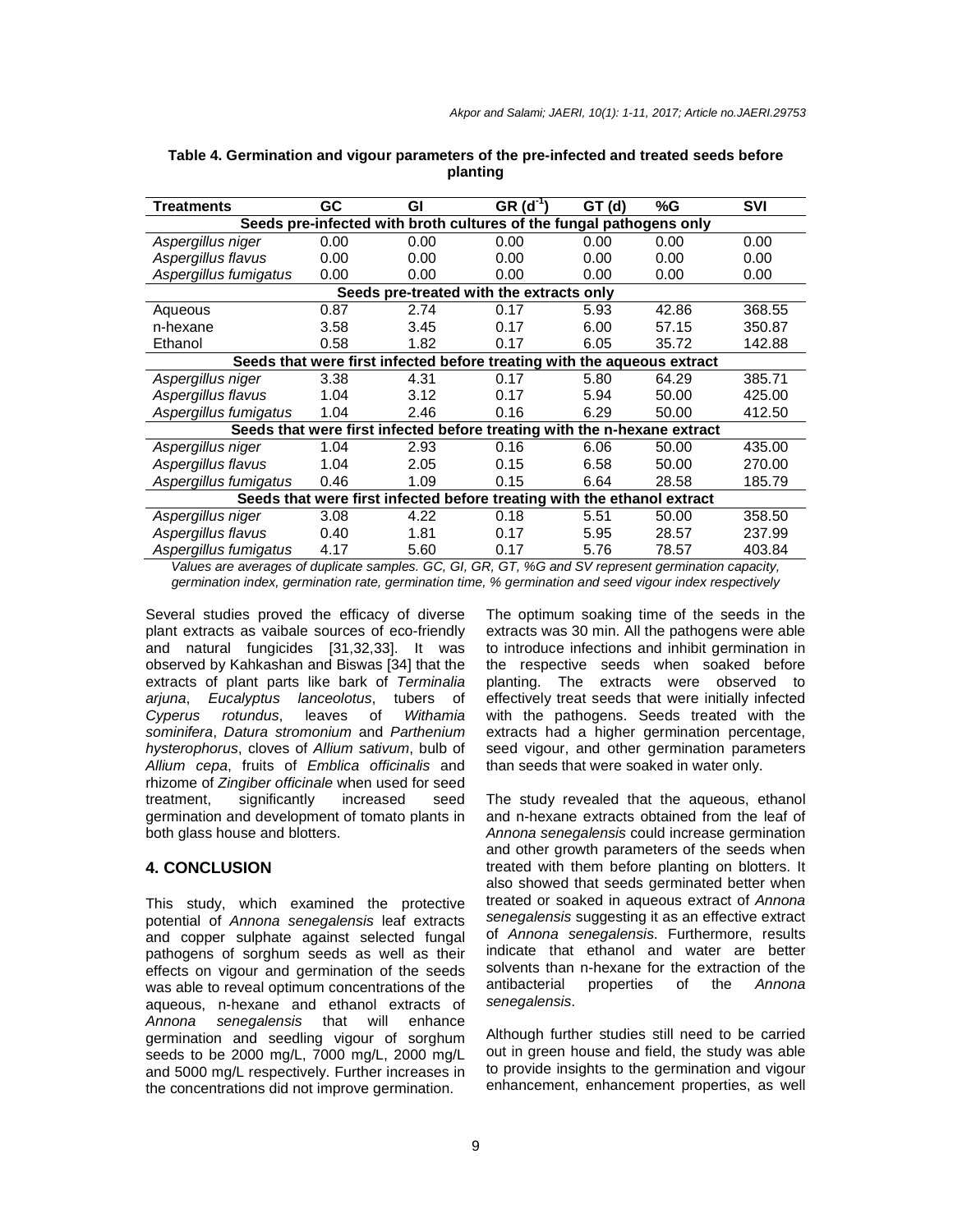as the protective potential of the extract under the experimental conditions investigated.

# **COMPETING INTERESTS**

Authors have declared that no competing interests exist.

# **REFERENCES**

- 1. Remedies in South-western Nigeria. African Journal of Biotechnology. 2006; 7(5):1078-1081.
- 2. Atawodi SE, Bulus T, Mamman M. Bioassay guided fractionation and antitrypanosomal effect of fractions and crude aqueous and methanolic extracts of Terminalia avicennioides (Guill& Perr). Prts. International Journal of Biology. 2011; 3(3):19-30.
- 3. Nostro Germano MP, Angelo V, Cannatelli MA. Extraction methods and bioautography for evaluation of medicinal plant antimicrobial activity. Letters in Applied Microbiology. 2000;30(50):379-384
- 4. Alagesaboopathi C. Antimicrobial screening of selected medicinal plants in Tamilnadu, Indian. African Journal of Microbiology Research. 2011;5:617-621.
- 5. Radhika B, Murthy JV, Nirmala Grace D. Preliminary phytochemical analysis and antibacterial activity against clinical pathogens of medicinally important orchid Cymbidium aloifolium (l.) Sw. International Journal of Pharmaceutical Sciences and Research. 2013;4(10):3925-393.
- 6. Fabry W, Okemo PO, Ansorg R. Antibacterial activity of East African medicinal plants. Journal of Ethnopharmacology. 1998;60(1):79-81.
- 7. Hadacek F. Secondary metabolites as plant traits: Current assessment and future perspectives. Critical Reviews in Plant Sciences. 2002;21:273-322.
- 8. Bernard M. Prevention of plant disease; 2010. Available:ucanr.ed/sites/mgslo/newsletters

/prevention\_of\_plant\_disease28073.html

- 9. Meah MB, Islam MR, Islam MM. Development of an integrated approach for the management of phomopsis blight and fruit rot of eggplant in Bangladesh. Annual Research Report. 2004;57-58.
- 10. Celar F, Valic N. Effects of Trichoderma spp and Glicladium roseum culture filtrates on seed germination of vegetables and

maize. Journal of Plant Disease Protection. 2005;112(4):343-350.

- 11. Mukhopadhyay AN. Bio control of soil borne fungal plant pathogens-current status, future prospect and potential limitations. Indian Phytopathology. 1994; 47:119-126.
- 12. Suriyavathana M, Usha V, Shanthanayaki M. Studies on phytochemical analysis and antioxidant activity of selected medicinal plants from Kolli hills. Journal of Pharmacy Research. 2010;2:260-262.
- 13. Pal GK, Kumar P, Kumar P. Enhancing seed germination of maize and soyabean by using botanical extracts and Trichoderma harzianum. International Journal of Current Discoveries and Innovations. 2013;2(3):72-74.
- 14. Cesar G. Phenolic compounds of plant origin and human health: Wiley, Hoboken N.J; 2009.
- 15. Harborne B, William A. Advances in flavonoid research since 1992. Phytochemistry. 2000;55:481-504.
- 16. Kiran B, Lalitha V, Raveesha KA. Evaluation of aqueous extract of seeds of Psoralea corylifolia L. on seed mycoflora, seed germination and seedling vigor of maize seeds. International Journal of Life Science and Pharmacy Research. 2012; 2(2):40-45.
- 17. Hossain MK, Ahmed R, Uddin MB. Growth inhibitory effects of different concentrations of water extracts of Albizia lebbeck on some agricultural crops. Paper Submitted to the XII Worlds Forestry Congress 2013, Quebec City, Canada; 2013.
- 18. Marraiki N. Investigating the effect of aqueous medicinal leaf extract on tomato seed quality. Biotechnology Research Asia. 2013;10(2):843-847.
- 19. Ayeni MJ, Kayode J. Laboartory studies on the effects of aqueous extract from Sorghum bicolour stem and Zea mays (roots and tassel) on the germination and seedling growth of okra (Abelmoscus esculentus). Advances in Agriculture. 2014;2014:1-6.
- 20. Kebede S, Ayalew A, Yusuf M. Efficacy of plant extracts, Traditional materials and antibacterial chemicals against Xanthomonas campestrus pv. Vesicatoria on tomato seeds. African Journal of Microbiological Research. 2013;720:2395- 2400.
- 21. Finkelstein RR. Hormones in seed development and germination. In: Plant